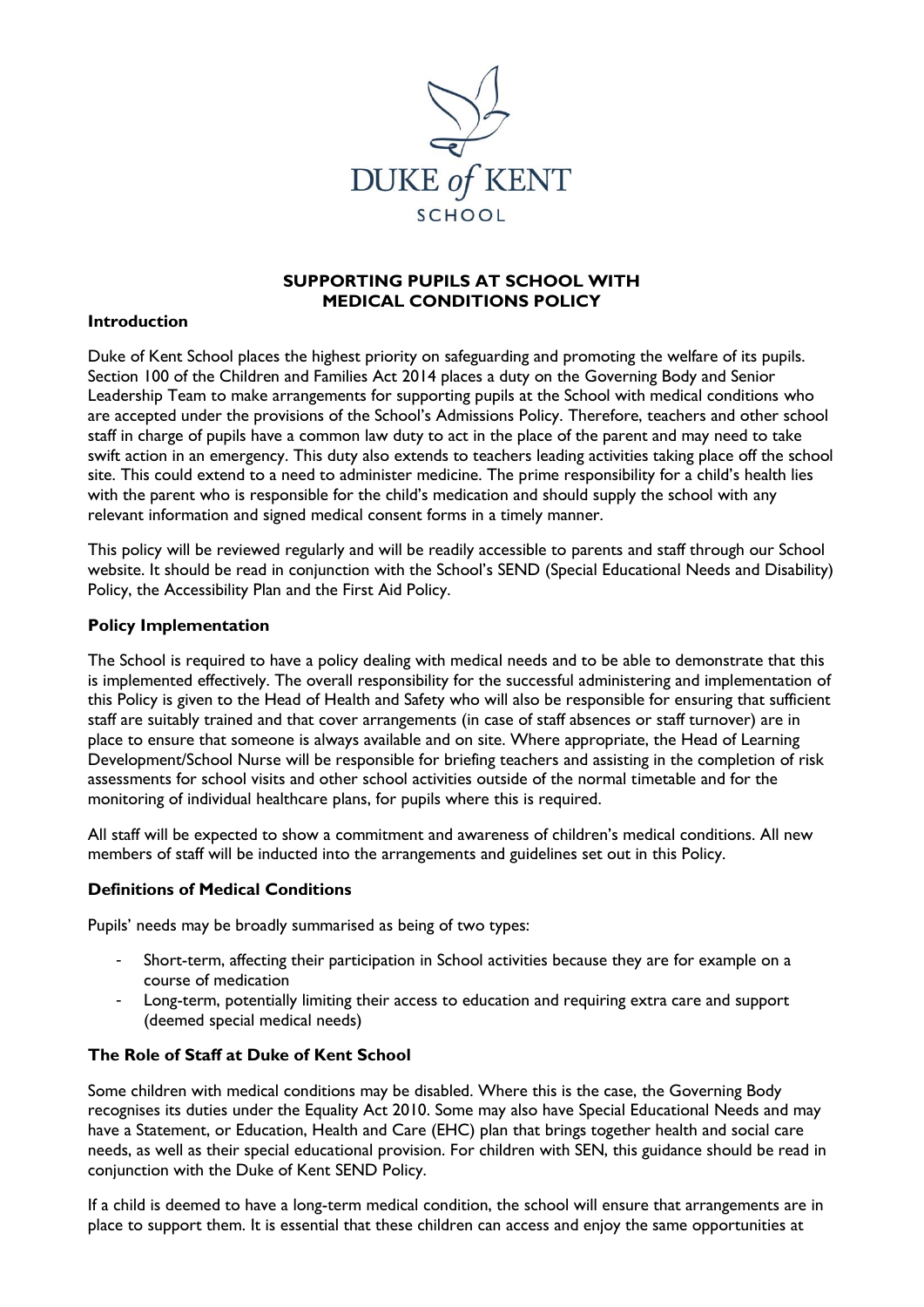school as any other child as long as reasonable adjustments can be made. The School, health professionals, parents and other support services will work together to ensure that children with medical conditions receive a full education, unless this would not be in their best interests because of their health needs or the School's facilities and resources were insufficient to meet the needs of the individual.

The Head is responsible for ensuring that this policy is followed; day-to-day responsibility for the policy is delegated to the School Nurse.

Staff must not give prescription medicines or undertake health care procedures without prior advice and guidance from the School Nurse. At this School, it is recognised that a first-aid certificate does not necessarily constitute appropriate training in supporting children with specific and potentially complex medical conditions. Healthcare professionals will be asked to provide training and subsequent confirmation of the proficiency of staff in a medical procedure, or in administering medication, where appropriate.

# **Procedures to be followed when Notification is received that a Pupil has a Medical Condition**

The School will ensure that the correct procedures will be followed whenever notification is received that a pupil has a medical condition. The procedures will also be in place to cover any transitional arrangements between schools, the process to be followed upon reintegration or when a pupil's needs change and arrangements for any staff training and support. For children starting at this School where prior information has been provided, arrangements will be in place in time for the start of the relevant school term. In other cases, such as a new diagnosis or children moving to this School mid-term, every effort will be made to ensure that arrangements are put in place as soon as reasonably possible.

In making the arrangements, the School will:

- take into account that many of the medical conditions that require support at school will affect quality of life and may be life-threatening with some instances more obvious than others
- focus on the needs of each individual child and how their medical condition impacts on their school life
- ensure that arrangements give parents, carers and pupils confidence in the School's ability to provide effective support for medical conditions in school
- show an understanding of how medical conditions impact on a child's ability to learn, as well as increase their confidence and promote self-care
- as a school it is our aim to include all pupils in activities and trips, and we will do this whenever possible, if reasonable adjustments can be made to accommodate their medical condition

Staff will be properly trained to provide the support that pupils need and should liaise with the School Nurse to ensure that best practice is followed. Duke of Kent School recognises that first-aid trained staff are not medically qualified. Any member of staff with concerns about supporting a pupil with a medical condition must refer to the School Nurse, who is registered with the NMC (Nursing and Midwifery Council)

The School does not have to wait for a formal diagnosis before providing support to pupils. In cases where a pupil's medical condition is unclear, or where there is a difference of opinion, judgements will be needed about what support to provide based on the available evidence. This would normally involve some form of medical evidence and consultation with parents. Where evidence conflicts some degree of challenge may be necessary to ensure that the right support can be put in place. This will usually be led by the Head and following discussions, an Individual Health Care Plan (IHCP) will be put in place.

Where a child has an IHCP, this should clearly define what constitutes an emergency and explain what to do, including ensuring that all relevant staff is aware of emergency symptoms and procedures. Other pupils in the school should know what to do in general terms, such as informing a teacher immediately if they think help is needed. If a child (regardless of whether they have an IHCP) needs to be taken to hospital, staff should stay with the child until the parent arrives, or accompany a child taken to hospital by ambulance.

# **Admissions**

The School will make sure that no child with a medical condition is denied admission or prevented from attending the School if reasonable adjustments could be made in order for them to attend. However, in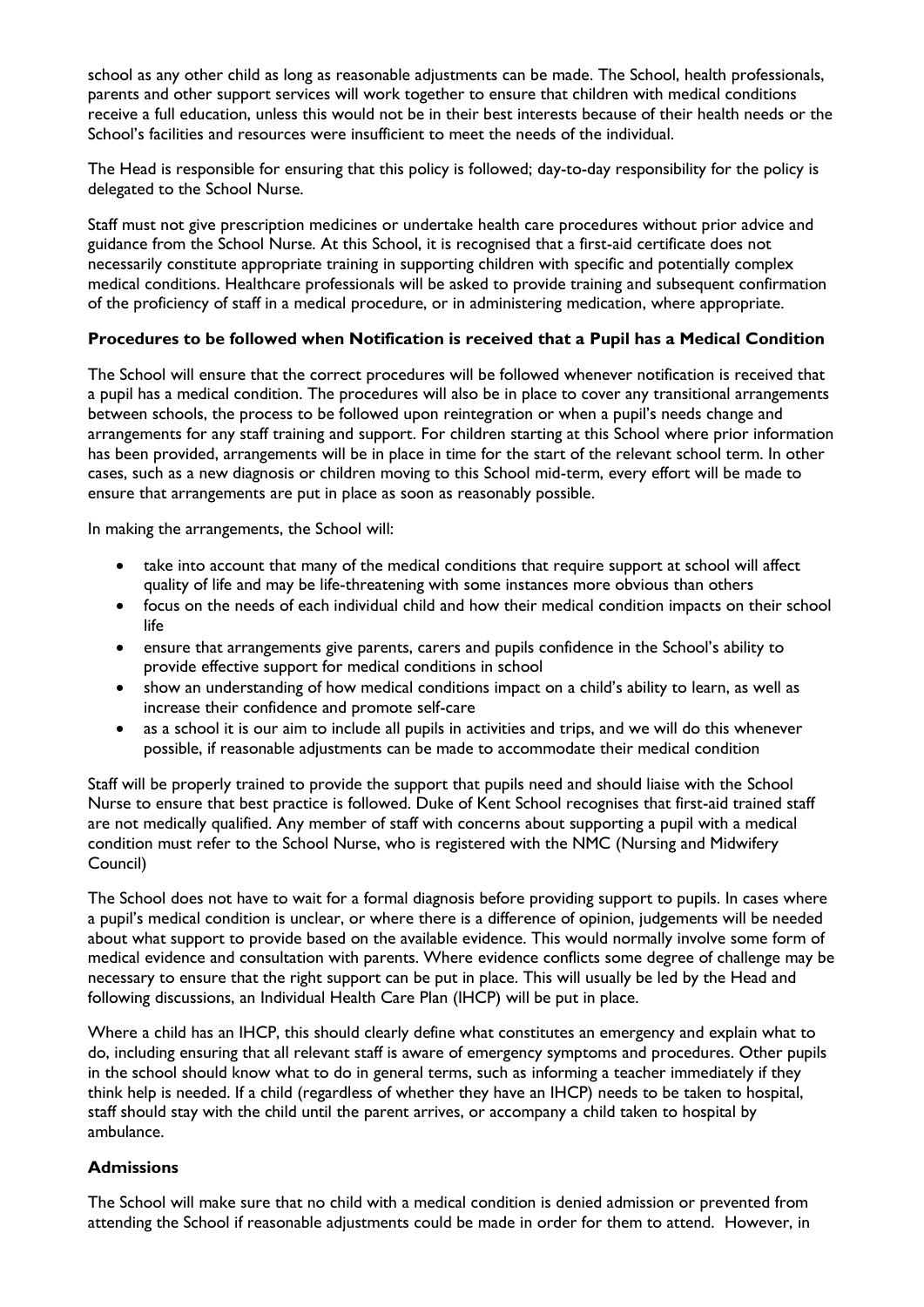line with the School's Safeguarding duties, the School will ensure that pupil's health is not put at unnecessary risk and therefore will not accept a child into school at times where it would be detrimental to the health of that child or others.

# **Individual Health Care Plans**

Individual Health Care Plans (IHCP) will be written and reviewed by the School Nurse in consultation with the Head of Learning Development where appropriate, although it will be the responsibility of all members of staff supporting the individual children to ensure that the Plan is followed.

Individual Health Care Plans will help to ensure that the School effectively supports pupils with medical conditions. They will provide clarity about what needs to be done, when and by whom. They will often be essential, such as in cases where conditions fluctuate or where there is a high risk that emergency intervention will be needed. They are likely to be helpful in the majority of cases too, especially where medical conditions are long-term and complex. However, not all children will require one. The School, health care professionals and parents should agree, based on evidence, when a Health Care Plan would be inappropriate or disproportionate. If consensus cannot be reached, the Head will take a final view. A flowchart for identifying and agreeing the support a child needs and developing an IHCP in provided in Appendix A.

Individual Health Care Plans will be stored in the Medical Room, easily accessible to all who need to refer to them, while preserving confidentiality. Plans will capture the key information and actions that are required to support the child effectively. The level of detail within plans will depend on the complexity of the child's condition and the degree of support needed. This is important because different children with the same health condition may require very different support. Where a child has SEN but does not have a statement or EHC plan, their SEN should be mentioned in their IHCP. Appendix B shows a template for the IHCP and the information needed to be included. IHCPs (and their reviews) may be initiated, in consultation with the parent, by a member of school staff or a healthcare professional involved in providing care to the child. The IHCP must be completed by the lead Professional (usually the School Nurse, but sometimes the Head of Learning Development) with support from parents and a relevant healthcare professional, e.g. school, specialist or children's community nurse, who can best advise on the particular needs of the child. Pupils should also be involved whenever appropriate. The responsibility for ensuring it is finalised and implemented rests with the School.

The School will aim to review IHCPs annually or earlier if evidence is presented that the child's needs have changed. They will be developed and reviewed with the child's best interests in mind and ensure that the School assesses and manages risks to the child's education, health and social wellbeing and minimises disruption. Where the child has SEN identification in a Statement or EHC plan, the IHCP where appropriate should be used to inform the Statement or EHC plan.

Appendix B provides a template for the IHCP but it is a necessity that each one includes;

- the medical condition, its triggers, signs, symptoms and treatments
- the pupil's resulting needs, including medication (dose, side effects and storage) and other treatments, time, facilities, equipment, testing, access to food and drink where this is used to manage their condition, dietary requirements and environmental issues e.g. crowded/noisy conditions, travel time between lessons
- specific support for the pupil's education, social and emotional needs for example, how absences will be managed, requirements for extra time to complete tests, use of rest periods or additional support in catching up with lessons, counselling sessions;
- the level of support needed, (some children will be able to take responsibility for their own health needs), including in emergencies. If a child is self-managing their medication, this should be clearly stated with appropriate arrangements for monitoring;
- who will provide this support, their training needs, expectations of their role and confirmation of proficiency to provide support for the child's medical condition from a healthcare professional; and cover arrangements for when they are unavailable;
- who in the school needs to be aware of the child's condition and the support required;
- arrangements for written permission from parents and the Head for medication to be administered by a member of staff, or self-administered by the pupil during school hours;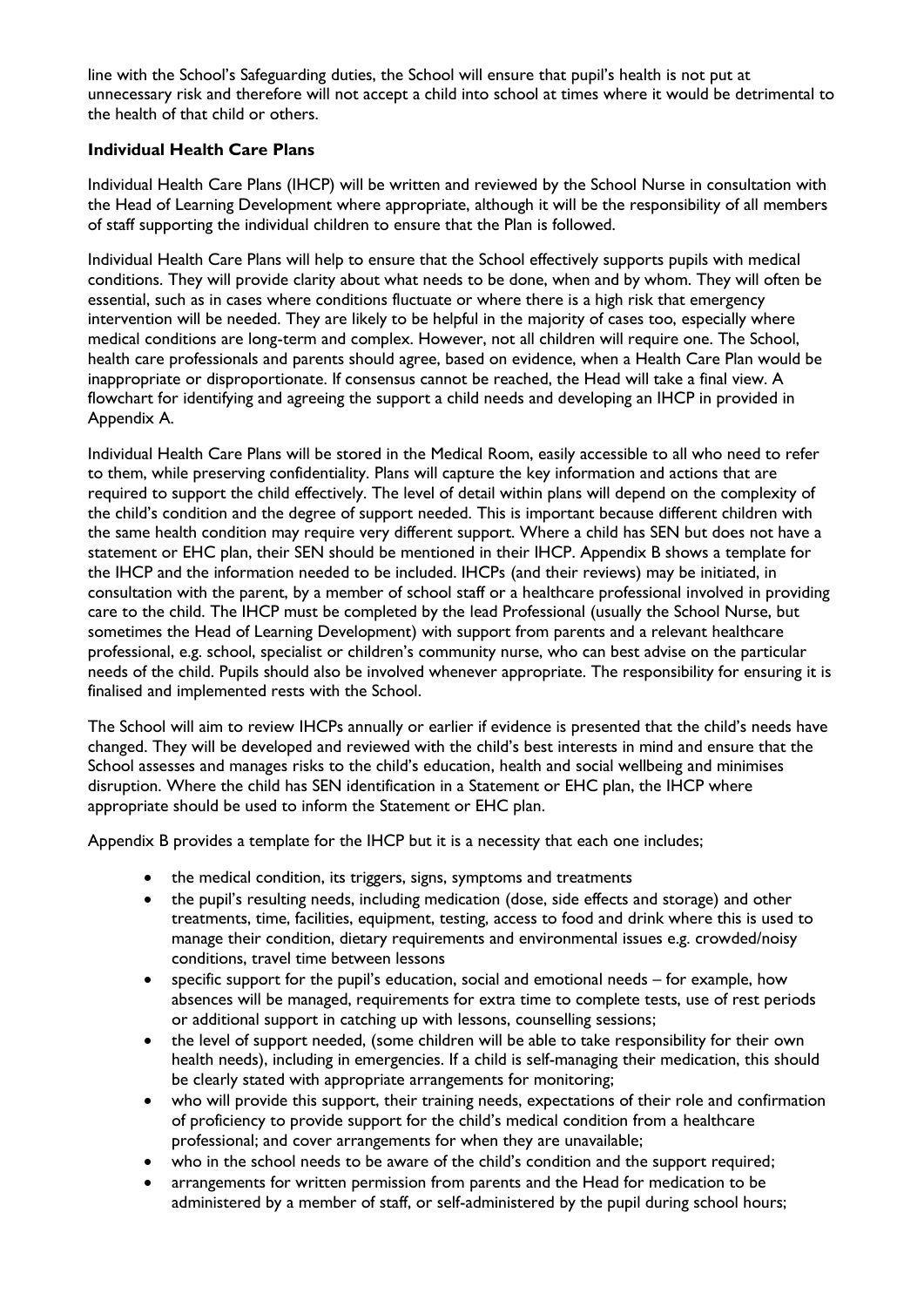- separate arrangements or procedures required for school trips or other school activities outside of the normal school timetable that will ensure the child can participate e.g. risk assessments;
- where confidentiality issues are raised by the parents or child, the designated individuals to be entrusted with information about the child's condition;
- what to do in an emergency, including whom to contact, and contingency arrangements. Some children may have an Emergency Health Care Plan prepared by their lead clinician that could be used to inform development of their IHCP. The Emergency Health Care Plan will not be the School's responsibility to write or review.

Should supporting arrangements be required as a matter of urgency, provisional arrangements (IHCP: Provisional) will be put in place, parents will be notified and a meeting will be booked to enable provisional arrangements to be replaced as soon as possible with an IHCP formulated and agreed as set out in Appendix A.

# **The Child's Role in managing their own Medical Needs**

In keeping with our aim to develop independence in our pupils and to prepare them for adult life, if it is deemed, after discussion with the parents, that a child is competent to manage their own health needs and medicines, the School will encourage them to take responsibility for managing their own medicines and procedures. This will be reflected within Individual Health Care Plans.

If possible and reasonable, children should be allowed to carry their own medicines and relevant devices or should be able to access their medicines for self-medication quickly and easily; these will be stored in the cupboard in the Medical Room to ensure that the safeguarding of other children is not compromised. The School does also recognise that children who can take their medicines themselves or manage procedures may require an appropriate level of supervision. No access is given to the Medical Room without adult supervision. If a child is not able to self-medicate then relevant staff should help to administer medicines and manage procedures for them.

If a child refuses to take medicine or carry out a necessary procedure, staff should not force them to do so but instead follow the procedure agreed in the Individual Health care Plan. Parents should be informed, outside of the review, so that alternative options can be considered.

# **Managing medicines on the school site**

The school's procedures for managing medicines can be found in the First Aid Policy.

# **Unacceptable Practice**

Although School staff should use their discretion and judge each case on its merits with reference to the child's Individual Health Care Plan, it is not generally acceptable practice to;

- prevent children from easily accessing their inhalers and medication and administering their medication when and where necessary.
- assume that every child with the same condition requires the same treatment.
- Ignore the views of the child or their parents; or ignore medical evidence or opinion, (although this may be challenged).
- send children with medical conditions home frequently or prevent them from staying for normal school activities, including lunch, unless this is specified in their individual health care plans.
- if the child becomes ill, send them to the medical room unaccompanied or with someone unsuitable.
- penalise children for their attendance record if their absences are related to their medical condition e.g. hospital appointments.
- prevent pupils from drinking, eating or taking toilet breaks whenever they need to in order to manage their medical condition effectively.
- require parents, or otherwise make them feel obliged, to attend the School to administer medication or provide medical support to their child, including toileting issues.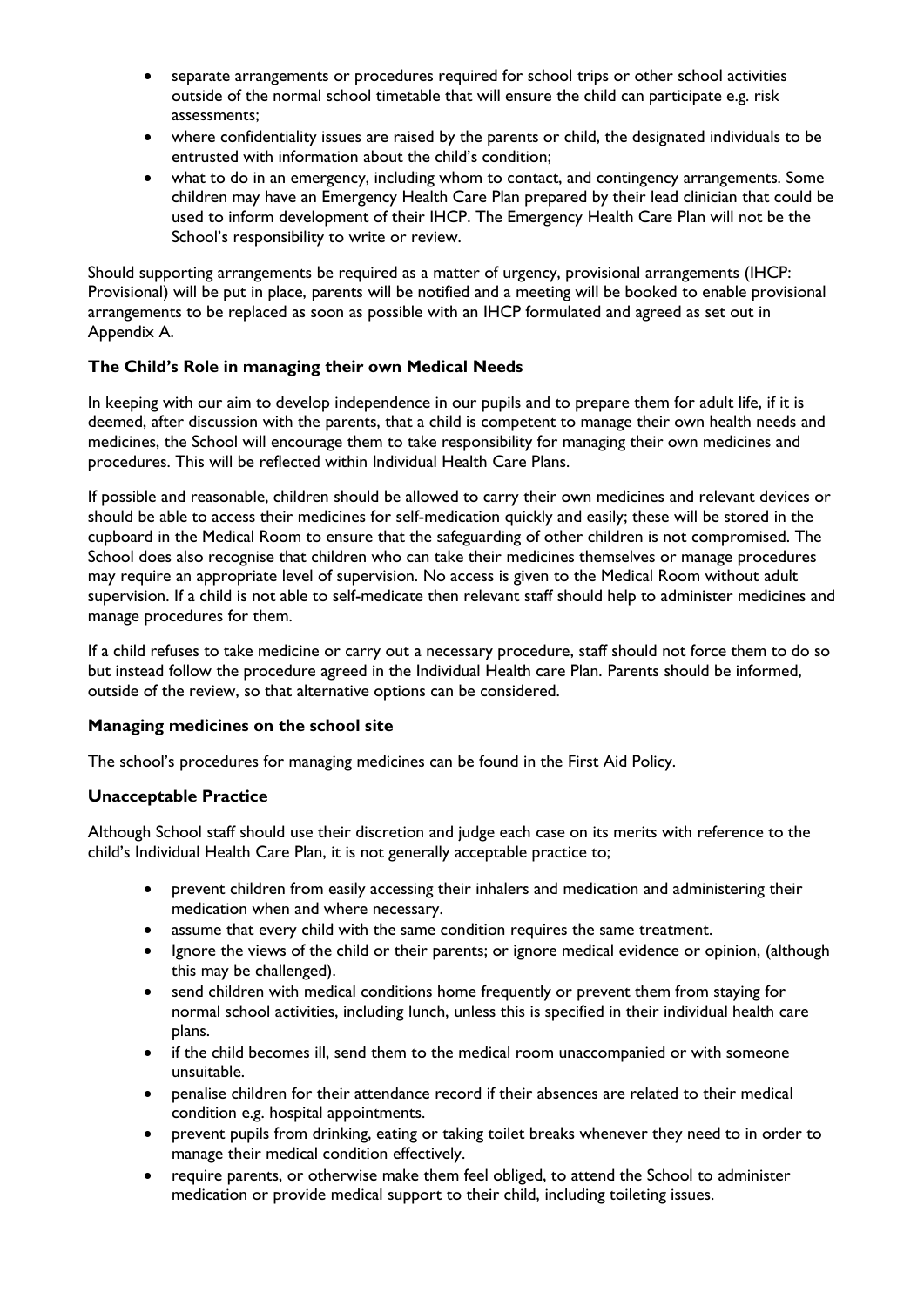prevent children from participating, by creating unnecessary barriers to children participating in any aspect of school life, including school trips, e.g. by requiring parents to accompany the child.

## **Working in Partnership with Parents**

Duke of Kent School highly values its excellent relationships with parents and guardians and recognises the importance, in accordance with our aims and ethos, of working in partnership with parents in all matters connected with pupil welfare, health and progress. Constructive relationships, underpinned by good communication between all parties are required in order to ensure that pupils with medical conditions receive the best possible support. Parents are expected to disclose fully and in a timely manner any medical information the School requires in order to support pupils and to update the School Nurse as required. Where adjustments to normal working practices (e.g. participation in School sport) are requested on medical grounds, parents may be asked for written confirmation from appropriate medical professionals (e.g. the pupil's GP or consultant). In cases where there is a variance of opinion between the Head/School Nurse and parents as to how a pupil's needs should best be met, the Head will take appropriate advice from suitable external professionals and will make a ruling on the approach to be taken.

# **Complaints**

Should parents or pupils be dissatisfied with the arrangements proposed or support provided they should discuss their concerns directly with the School Nurse who will inform the Head of any concerns reported. If for any reason this does not resolve the issue, they may make a complaint via the complaints procedure outlined in the School's Complaints Policy.

## **Children with medical conditions or EHCP during the Coronavirus (Covid-19) Outbreak 2020/2021**

Following the partial closure of educational and childcare settings from March 2020, the government state that risk assessments may prove useful, in identifying what additional support children and young people with education, health and care plans need to make a successful return to full education. Risk assessments may also prove useful if children and young people have to self-isolate, or if a local outbreak of coronavirus, (COVID-19) requires a school to return to more limited attendance, or temporarily close. At Duke of Kent School, a thorough Covid-19 risk assessment has been performed by the Bursar and is updated regularly – the corresponding School Covid-19 Protocols which reflect the latest government guidelines, are available to view on the School website.

The School Nurse seeks information in the annual medical questionnaires sent to all parents including information on how Covid-19 impacts each child at school and highlights students who may be vulnerable to Covid-19, including those who have underlying medical conditions (The School Nurse holds a register of vulnerable staff, students and family members which is updated regularly as information changes). The School Nurse takes responsibility for liaising with parents of children with medical conditions concerning their child's associated level of risk at school. Where applicable, parents are advised to liaise with their child's GP or medical specialist for further advice with regards to Covid-19, for example when advice is needed with regard to the need to isolate, or if the Covid 19 vaccination is available or recommended for a child with a medical condition. As per school protocols, any child who is well, but not physically able to attend school due to isolating in accordance with government or medical advice, will continue to access education via remote learning (available on google classroom, with lessons also live-streamed on google meet where appropriate).

**Person Responsible for this Policy: School Nurse. Reviewed: November 2021 Next Review: September 2022**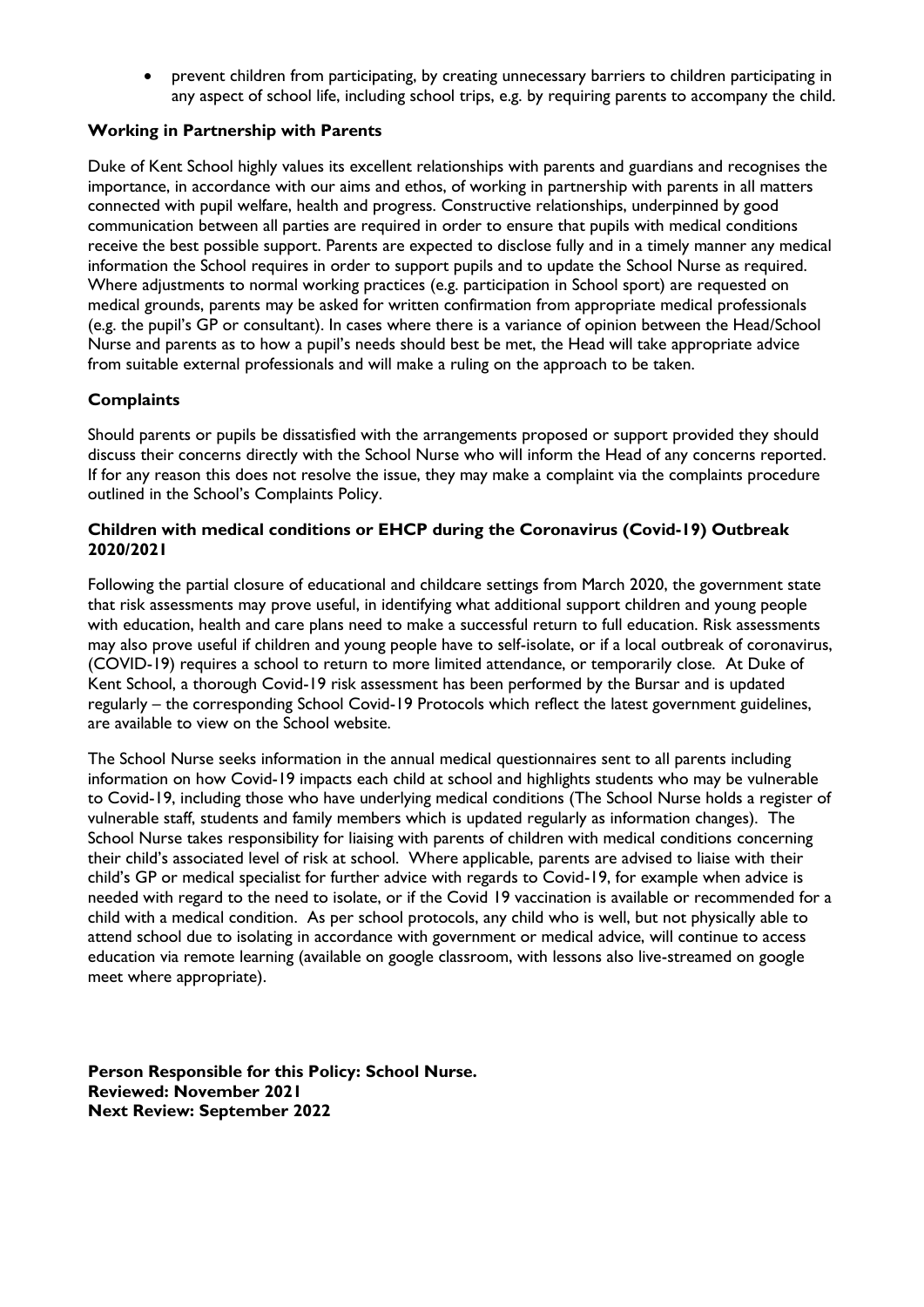## **Appendix A – Model process for developing individual healthcare plans**

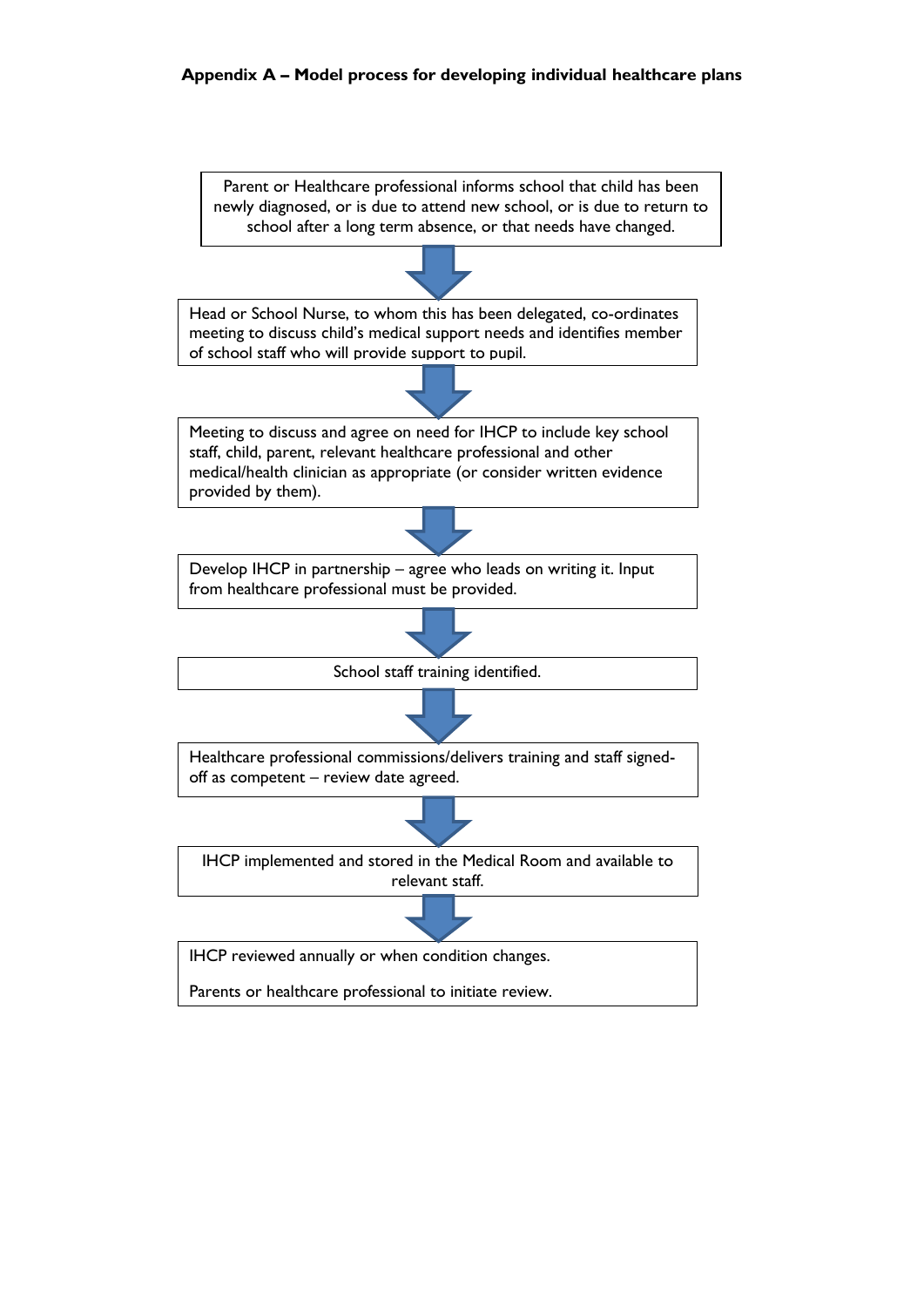| Child's Name:                  |         | Date of Birth:                      |
|--------------------------------|---------|-------------------------------------|
|                                |         |                                     |
| Address                        |         | Plan Completed by (staff initials): |
|                                |         |                                     |
| Medical Diagnosis or Condition |         |                                     |
|                                |         |                                     |
|                                |         |                                     |
|                                |         |                                     |
| Date                           |         |                                     |
| Review date                    |         |                                     |
| Name of Parent/Carer I         |         |                                     |
| <b>Contact Numbers</b>         | Work:   |                                     |
|                                | Home:   |                                     |
|                                | Mobile: |                                     |
| Relationship to Child          |         |                                     |
| Name of Parent/Carer 2         |         |                                     |
| <b>Contact Numbers</b>         | Work:   |                                     |
|                                | Home:   |                                     |
|                                | Mobile: |                                     |
| Relationship to Child          |         |                                     |

| Clinic/Hospital Name  |  |
|-----------------------|--|
|                       |  |
| <b>Contact Number</b> |  |
| GP Name               |  |
| Contact Number        |  |

Describe medical needs and give details of child's symptoms, triggers, signs, treatments, Facilities, equipment or devices, environmental issues etc.

Name of medication, dose, method of administration, when to be taken, side effects, contraindications, administered by/ self-administered with/without supervision

Daily care requirements